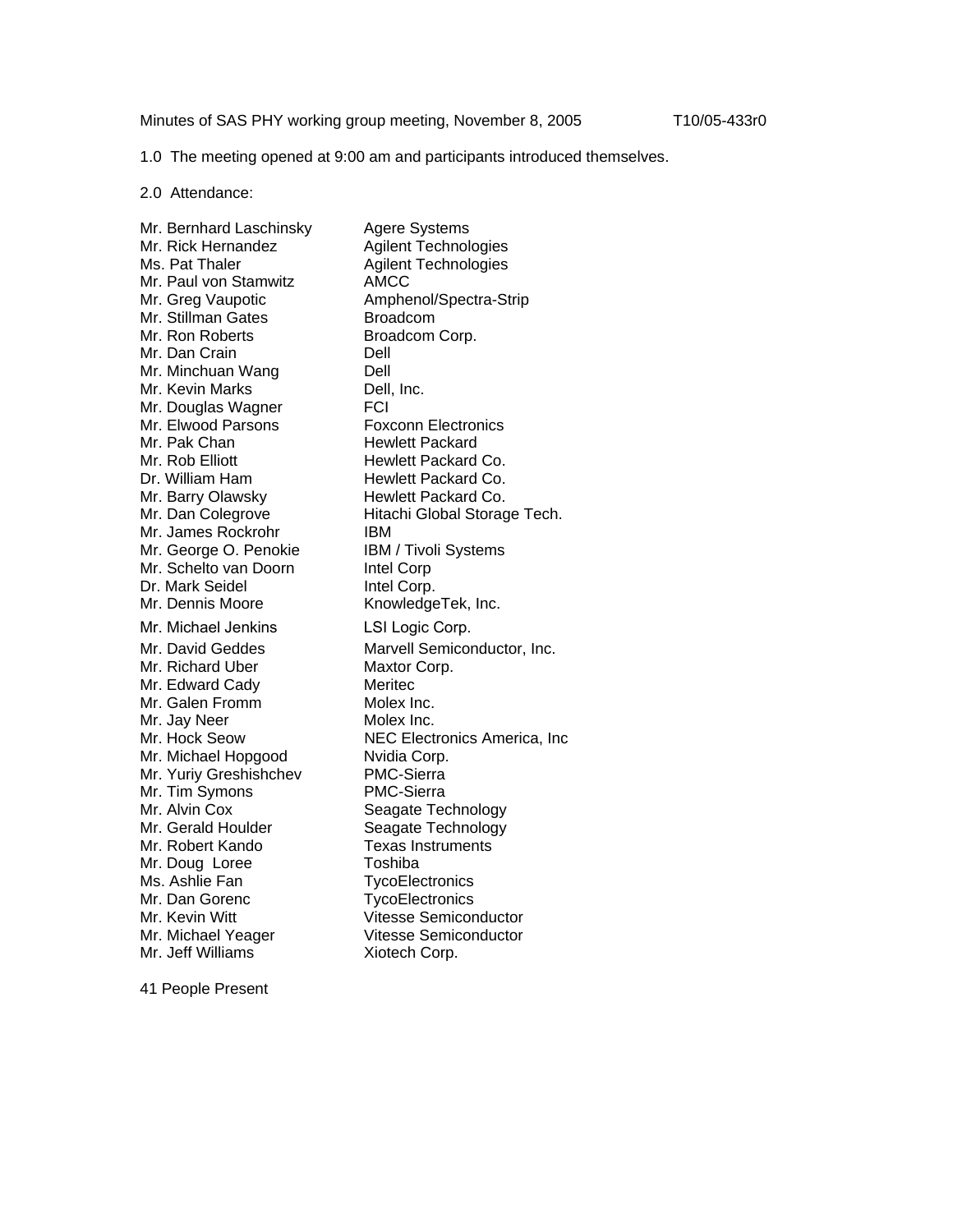## 3.0 SAS PHY working group agenda:

3.1 Review posted channel models

3.1.1 Touchstone (s-parameter) file for TCTF ([05-355r1\)](ftp://ftp.t10.org/t10/document.05/05-355r1.pdf) [Jenkins] http://www.t10.org/ftp/t10/document.05/[05-355r0.](ftp://ftp.t10.org/t10/document.05/05-355r0.pdf)pdf http://www.t10.org/ftp/t10/document.05/[05-355r0.](ftp://ftp.t10.org/t10/document.05/05-355r0.pdf)zip

3.1.2 [05-384r0](ftp://ftp.t10.org/t10/document.05/05-384r0.pdf) SAS-2 Channel Models (3-Connector, Board-to-Board) Barry Olawsky http://www.t10.org/ftp/t10/document.05/[05-384r0.](ftp://ftp.t10.org/t10/document.05/05-384r0.pdf)pdf http://www.t10.org/ftp/t10/document.05/[05-384r0.](ftp://ftp.t10.org/t10/document.05/05-384r0.pdf)zip

3.1.3 [05-389r0](ftp://ftp.t10.org/t10/document.05/05-389r0.pdf) SAS-2 Channel Models (4-Connector, Board-to-Board) Barry Olawsky http://www.t10.org/ftp/t10/document.05/[05-389r0.](ftp://ftp.t10.org/t10/document.05/05-389r0.pdf)pdf http://www.t10.org/ftp/t10/document.05/[05-389r0.](ftp://ftp.t10.org/t10/document.05/05-389r0.pdf)zip

3.1.4 [05-390r0](ftp://ftp.t10.org/t10/document.05/05-390r0.pdf) SAS-2 Channel Models (3-Connector, Board/Cable/Backplane/Drive) Barry Olawsky http://www.t10.org/ftp/t10/document.05/[05-390r0.](ftp://ftp.t10.org/t10/document.05/05-390r0.pdf)pdf http://www.t10.org/ftp/t10/document.05/[05-390r0.](ftp://ftp.t10.org/t10/document.05/05-390r0.pdf)zip

3.1.5 SAS-2 Multilane Cable Assembly Models [\(05-398r1\)](ftp://ftp.t10.org/t10/document.05/05-398r1.pdf) [Fromm] http://www.t10.org/ftp/t10/document.05/[05-398r0.](ftp://ftp.t10.org/t10/document.05/05-398r0.pdf)pdf

3.1.6 [05-401r0](ftp://ftp.t10.org/t10/document.05/05-401r0.pdf) SAS-2 Multilane Cable Assembly Model, one-half meter Galen Fromm http://www.t10.org/ftp/t10/document.05/[05-401r0.](ftp://ftp.t10.org/t10/document.05/05-401r0.pdf)pdf http://www.t10.org/ftp/t10/document.05/[05-401r0.](ftp://ftp.t10.org/t10/document.05/05-401r0.pdf)zip

3.1.7 [05-402r0](ftp://ftp.t10.org/t10/document.05/05-402r0.pdf) SAS-2 Multilane Cable Assembly Model, one meter Galen Fromm http://www.t10.org/ftp/t10/document.05/[05-402r0.](ftp://ftp.t10.org/t10/document.05/05-402r0.pdf)pdf http://www.t10.org/ftp/t10/document.05/[05-402r0.](ftp://ftp.t10.org/t10/document.05/05-402r0.pdf)zip

3.1.8 [05-403r0](ftp://ftp.t10.org/t10/document.05/05-403r0.pdf) SAS-2 Multilane Cable Assembly Model, three meter Galen Fromm http://www.t10.org/ftp/t10/document.05/[05-403r0.](ftp://ftp.t10.org/t10/document.05/05-403r0.pdf)pdf http://www.t10.org/ftp/t10/document.05/[05-403r0.](ftp://ftp.t10.org/t10/document.05/05-403r0.pdf)zip

3.1.9 05-404r0 SAS-2 Multilane Cable Assembly Model, six meter Galen Fromm http://www.t10.org/ftp/t10/document.05/[05-404r0.](ftp://ftp.t10.org/t10/document.05/05-404r0.pdf)pdf http://www.t10.org/ftp/t10/document.05/[05-404r0.](ftp://ftp.t10.org/t10/document.05/05-404r0.pdf)zip

3.1.10 05-393r0 SAS-2 Channel Model (4 boards / 3 mated connectors) Dan Crain and Kevin Marks

<http://www.t10.org/ftp/t10/document.05/05-393r0.pdf> <http://www.t10.org/ftp/t10/document.05/05-393r0.zip>

3.1.11 Bill Ham shared the FCAL S-parameter file format requirements (document under development): T11 05-764v0

Requires Matlab. Simulators introduce a separate set of variables. This document only addresses the file format. Greshishchev felt that the files provided were acceptable and will provide Ham with additional information regarding requirements. Details provided with files should include enough information for analysis, but should not be required to give away design features. Information such as measurement points, whether fixturing is de-embedded, etc, are the types of information needed to

make accurate use of the files. Reference <http://www.t10.org/ftp/t10/document.05/05-357r0.pdf> for

requirement set of the SAS measurements above. Magnitude angle (not log) and phase was listed as the preferred format for these files.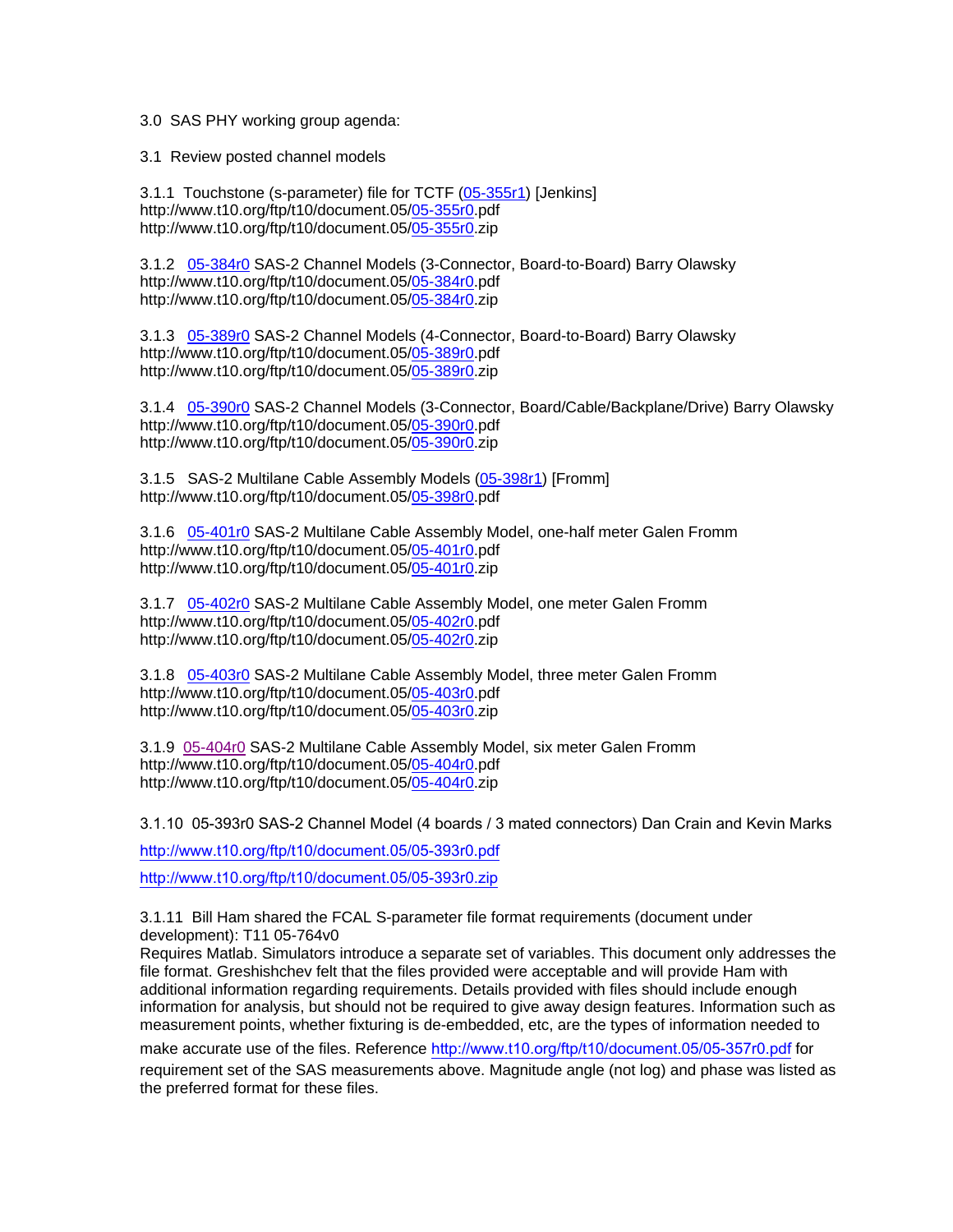3.2 Review simulation results based on above models:

3.2.1 PMC-Sierra SAS-2 channels analyses and suggestion for physical link requirements (05- 428r0) [Greshishchev]

Assumption made with receiver having a 5 tap adaptable DFE. 5 taps may be more than required for SAS. Need to consider what the performance is for fewer taps.

Initial training can be done at OOB and then not repeated. Training with DFE designs is a continuous process and needs an initial starting point that training patterns can provide.

Suggestions for transmitter device and receiver device specification requirements are included in this document. They are based on the OIF CEI 6GLR specification that is apparently not used for any volume product today.

3.2.2 Vitesse SAS-2 Channel Model Simulations ([05-425r0\)](ftp://ftp.t10.org/t10/document.05/05-425r0.pdf) [Witt]

Vitesse used the approach of transmitter device de-emphasis rather than DFE for analysis. Showed improvement in eye opening but may not be enough in itself. Over-emphasis is also a concern. Results were similar to PMC analysis. Maybe a combination of transmitter device de-emphasis and receiver equalization should be considered to reduce the number of taps for the receiver equalization.

3.2.3 SAS-2 Cable Reach Objective and Crosstalk (05-426r0) [Witt]

Robust 10m reach for SAS-2 is feasible with iPASS tm connectors, Tx de-emphasis, and Rx equalization.

3.3. Equalization

Is training required?

How is receiver equalization set?

Does transmitter de-emphasis also need to be set or controlled in some way? Should a control method be devised so that these two interact to optimize performance? Do the settings made for 6Gbps work for 3 and 1,5 Gbps signaling?

3.3.1 [05-397r0](ftp://ftp.t10.org/t10/document.05/05-397r0.pdf) SAS-2 Training sequence Harvey Newman

http://www.t10.org/ftp/t10/document.05/[05-397r0.](ftp://ftp.t10.org/t10/document.05/05-397r0.pdf)pdf

Not 8b/10b compatible. 8b/10b does not necessarily provide the right signals for training. Not intended as total training, but enough of a start to provide adjustment to successfully accomplish speed negotiation.

No feedback from other end (closed loop).

What amount of time is necessary for adjustment convergence to get a good-enough error ratio to continue after "the red line"?

3.3.2 SAS-2 Training Sequence Proposal ([05-427r0\)](ftp://ftp.t10.org/t10/document.05/05-427r0.pdf) [Witt]

Don't need to know training patterns.

Need more time than the RCD to achieve equalization.

Is a new OOB sequence for longer speed negotiation windows for G3?

Would need to address more than just G3.

How long is needed for G4?

Should a closed loop approach be designed to also optimize the transmitter?

Question for IC producers: Is <500uS long enough for training 6G equalizer circuits to the point where data integrity is good enough for information to be transferred immediately following the end of the speed negotiation sequence?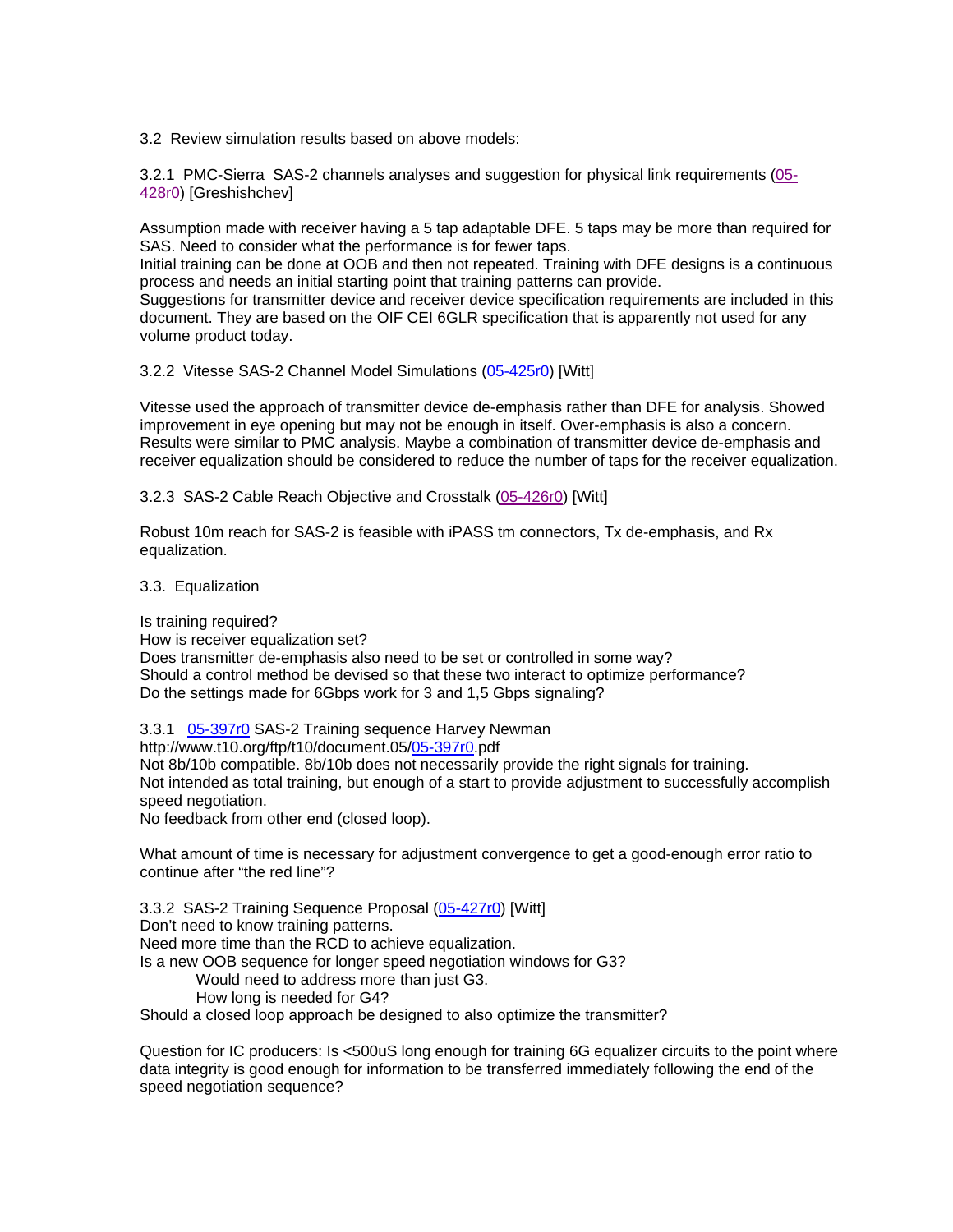## 3.4 Spread spectrum clocking discussion

Possibility of backwards compatibility issue with existing SAS target devices. Illegal for SAS to transmit with current specification. Reduces margin. SATA: optional on transmitter, receiver must tolerate.

SAS: Receiver must tolerate if designed to attach to SATA devices, shall not transmit. SAS multiple aligns provided significant help with frequency peaking. Issue is with expanders and initiators running several PHY's on a common clock? What is the benefit to justify including SSC?

Concern that clock recovery circuit at 6Gbps may not allow SSC.

- Identify problem areas. Internal multilane cables, expanders, initiators...
- Perform tests to determine benefit with SATA hardware at 3Gbps
- Will it work at 6Gbps?

3.5 PHY specification format: Elliott: comparison of different existing specifications. Interoperability points are at connectors. Alpha points may cause more issues than benefit. Concerns over transmitter near end specification. Where does the equalization belong and should it be specified in a particular location?

Items for additional consideration:

3.5.1 Should a compliant channel specification as in CEI be included?

How complicated are reference transmitter and reference receiver? (How many taps, etc.) Can the channel be limited to between separable connectors? Currently using the TCTF at connectors.

3.5.2 Transmitter device specification:

1200 mV pk-pk max including pre-emphasis? Minimum transmit voltage (800 mV minimum used in PMC- Sierra simulations) Rise and fall time requirements Return loss Jitter Pre-emphasis specification?

3.5.3 Receiver device specification:

Input voltage Return loss Jitter tolerance Noise floor or SNR?

- 4.0 No recommendations to plenary.
- 5.0 Meeting was adjourned at 6:20 pm.
- 6.0 Meeting schedule:

Kevin Witt will provide a posting for the development of the 6Gbps PHY specification. It will be posted prior to December 1 for discussion during two conference calls in December as indicated below: